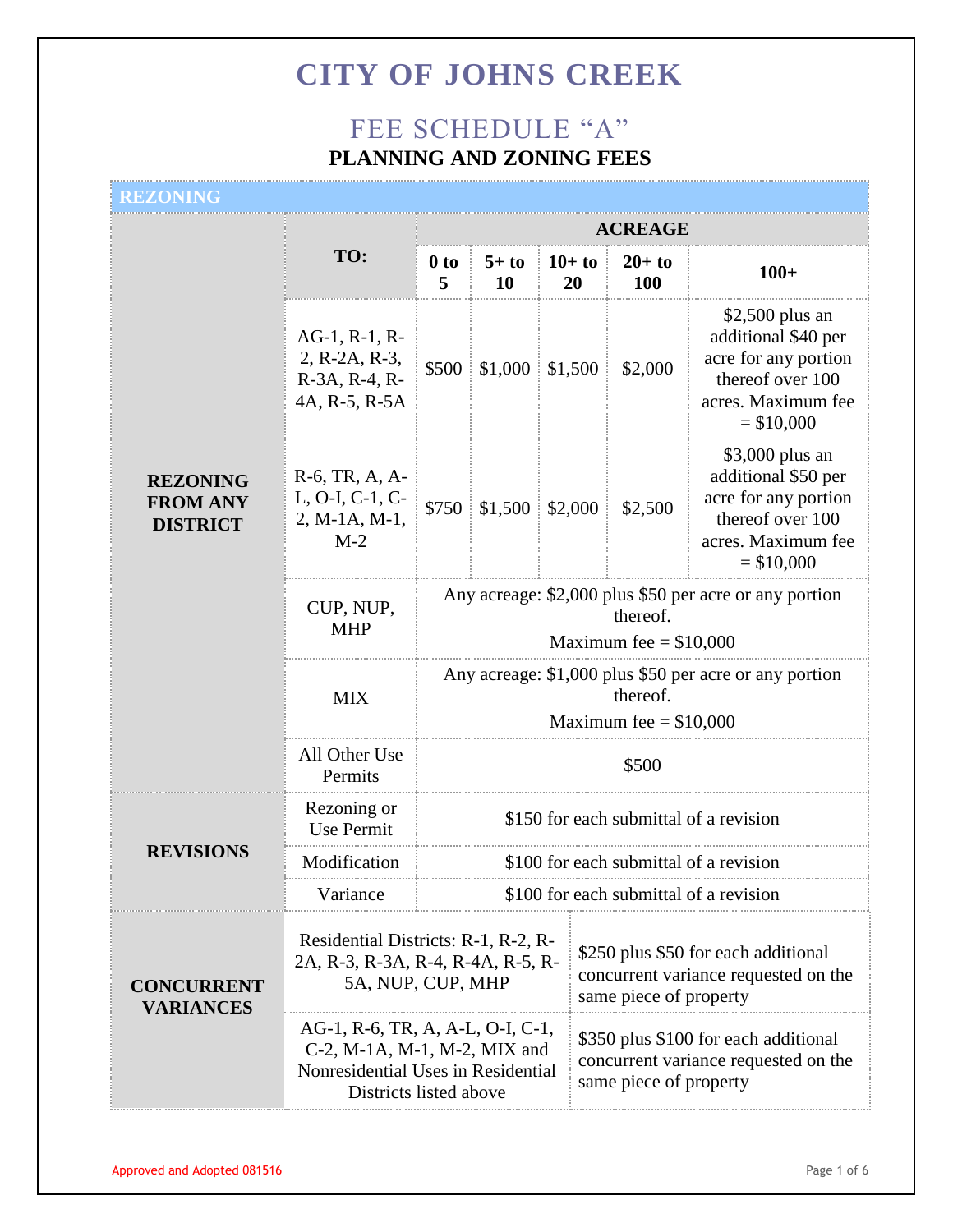|                      | All Signs                | \$350 plus \$100 for each additional<br>request                                               |
|----------------------|--------------------------|-----------------------------------------------------------------------------------------------|
| <b>MODIFICATIONS</b> | Any modification request | \$300 plus \$100 for each additional<br>modification request on the same<br>piece of property |

| <b>MINOR</b><br><b>VARIANCE,</b><br><b>ADMINISTRATIVE</b>                                           | Single-Family Residential Zoning<br>\$250 plus \$50 for each additional<br>Districts and AG-1 District for<br>variance request on the same piece of<br>Residential uses only<br>property |                                                                                        |  |  |
|-----------------------------------------------------------------------------------------------------|------------------------------------------------------------------------------------------------------------------------------------------------------------------------------------------|----------------------------------------------------------------------------------------|--|--|
| <b>VARIANCE,</b><br><b>ADMINISTRATIVE</b><br><b>MINOR</b><br><b>VARIANCE,</b><br><b>PRIMARY</b>     | Multi-Family Districts, Non-<br>Residential Districts, and<br><b>Commercial Uses in Residential</b><br>or AG-1 Districts                                                                 | \$350 plus \$100 for each additional<br>variance request                               |  |  |
| <b>VARIANCE,</b><br><b>SECONDARY</b><br><b>VARIANCE,</b><br><b>BUILDING CODE</b><br><b>VARIANCE</b> | All Signs                                                                                                                                                                                | \$350 plus \$100 for each additional<br>variance request                               |  |  |
|                                                                                                     |                                                                                                                                                                                          |                                                                                        |  |  |
|                                                                                                     | <b>Event Type</b>                                                                                                                                                                        | Fee                                                                                    |  |  |
|                                                                                                     | Festival/Event (horseshow, music<br>festival, etc.)                                                                                                                                      | \$50 plus \$10 per day                                                                 |  |  |
| <b>ADMINISTRATIVE</b><br><b>PERMIT</b>                                                              | Events, Outdoors Seasonal<br>(Christmas trees, pumpkins, etc.)                                                                                                                           | \$50                                                                                   |  |  |
|                                                                                                     | <b>Roadside Vendors</b><br>\$50 plus \$10 per day                                                                                                                                        |                                                                                        |  |  |
|                                                                                                     | Roadside Produce Stand                                                                                                                                                                   | \$50                                                                                   |  |  |
| <b>ARC/MRPA RIVER</b>                                                                               | Fee                                                                                                                                                                                      |                                                                                        |  |  |
| <b>CORRIDOR</b><br><b>CERTIFCATE</b><br><b>APPLICATION</b>                                          | Public hearing and advertising fee                                                                                                                                                       | \$500                                                                                  |  |  |
|                                                                                                     | ARC review fee (payable to<br><b>Atlanta Regional commission)</b>                                                                                                                        | \$250 per lot or as otherwise specified<br>in the Metropolitan River Protection<br>Act |  |  |
| <b>ZONING</b>                                                                                       | Fee                                                                                                                                                                                      |                                                                                        |  |  |
| <b>CERTIFICATION</b><br>LETTER                                                                      | \$30                                                                                                                                                                                     |                                                                                        |  |  |
| <b>MAILINGS AND</b><br><b>PUBLIC NOTICE</b><br>SIGN(S)                                              | Fee<br>\$120 per Mailing,<br>PLUS \$55/public notice sign/road frontage                                                                                                                  |                                                                                        |  |  |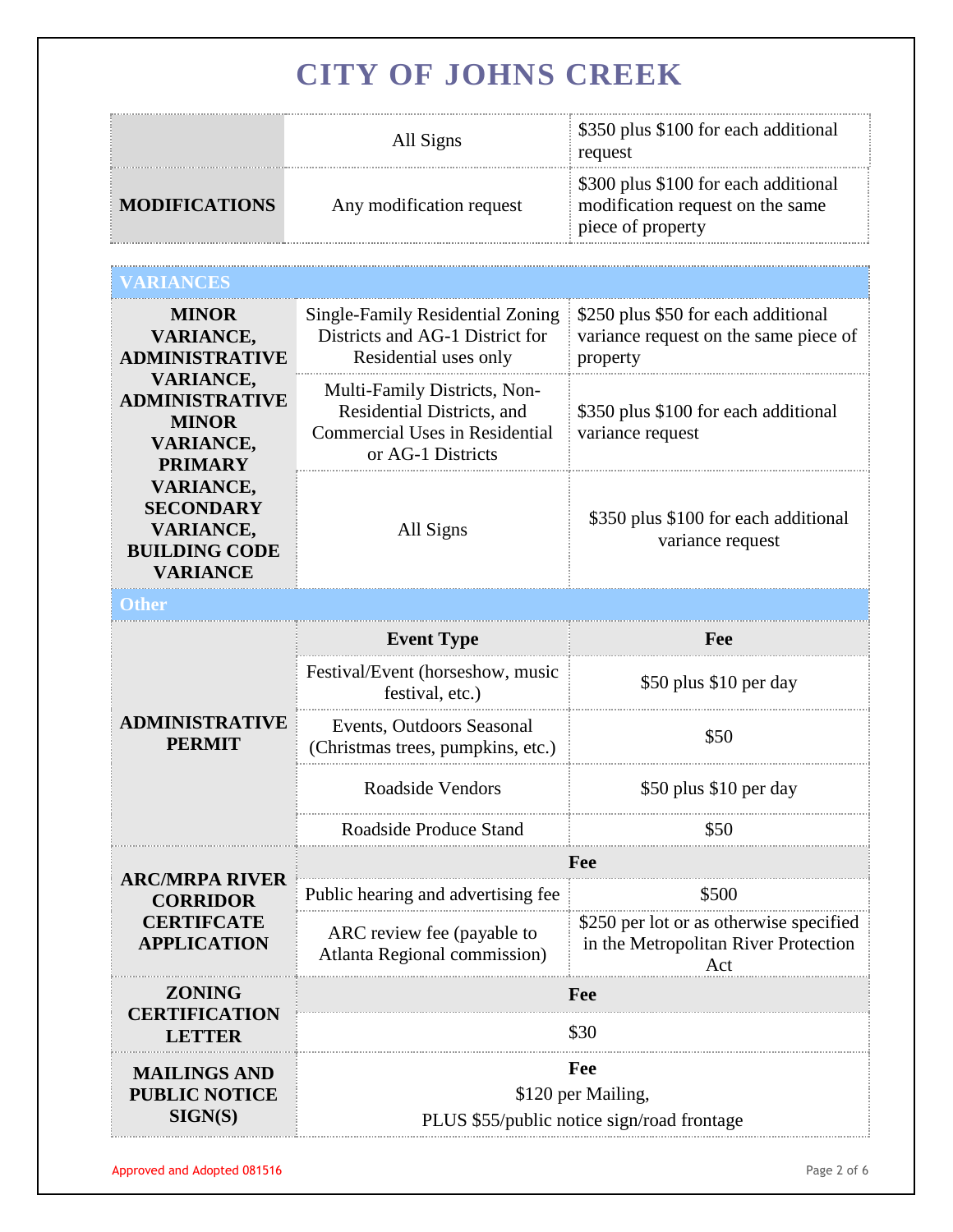### **BUILDING PERMIT FEES**

| <b>Permit Fees</b>                  |                                                                                                                                                                                                                                                                                                                                                                                                          |                                                                |  |
|-------------------------------------|----------------------------------------------------------------------------------------------------------------------------------------------------------------------------------------------------------------------------------------------------------------------------------------------------------------------------------------------------------------------------------------------------------|----------------------------------------------------------------|--|
| <b>ADMINISTRATIVE</b><br><b>FEE</b> | \$25 for all new permits and reissue of permits, certificates of occupancy, inspection<br>sheets, and for installation lists when not attached to combination building permits.<br>*PLEASE NOTE: The \$25 Administrative Fee is collected in addition to the Base<br>Fee.                                                                                                                                |                                                                |  |
|                                     |                                                                                                                                                                                                                                                                                                                                                                                                          |                                                                |  |
|                                     | Building, plumbing, mechanical and electrical permits<br>will be calculated based on the two tables below<br>The following Base Fee valuation percentages shall be used for<br><b>NONRESIDENTIAL STRUCTURES:</b><br>a. Building shell only: 80% of valuation above<br>b. Mechanical only: 15% of valuation above<br>c. Plumbing only: 15% of valuation above<br>d. Electric only: 15% on valuation above |                                                                |  |
|                                     |                                                                                                                                                                                                                                                                                                                                                                                                          |                                                                |  |
|                                     | Table 1                                                                                                                                                                                                                                                                                                                                                                                                  |                                                                |  |
| <b>BASE FEE</b>                     | <b>Use</b>                                                                                                                                                                                                                                                                                                                                                                                               | <b>Valuation per square</b><br>foot (or as otherwise<br>noted) |  |
|                                     | Dwellings                                                                                                                                                                                                                                                                                                                                                                                                | \$40                                                           |  |
|                                     | <b>Private Garages</b>                                                                                                                                                                                                                                                                                                                                                                                   | \$15                                                           |  |
|                                     | Patio Cover, Deck, Balcony                                                                                                                                                                                                                                                                                                                                                                               | \$10                                                           |  |
|                                     | Enclosed Patio, Sunroom, Screened Room                                                                                                                                                                                                                                                                                                                                                                   | \$15                                                           |  |
|                                     | <b>Shed Storage Building</b>                                                                                                                                                                                                                                                                                                                                                                             | \$15                                                           |  |
|                                     | <b>Apartment Houses</b>                                                                                                                                                                                                                                                                                                                                                                                  | \$45                                                           |  |
|                                     | Auction Room, Dance Center, Exhibit Room, Courtrooms, Public<br>Building, Stadium, Auditorium                                                                                                                                                                                                                                                                                                            | \$60                                                           |  |
|                                     | <b>Banks</b>                                                                                                                                                                                                                                                                                                                                                                                             | \$70                                                           |  |
|                                     | <b>Bowling Alleys</b>                                                                                                                                                                                                                                                                                                                                                                                    | \$40                                                           |  |
|                                     |                                                                                                                                                                                                                                                                                                                                                                                                          |                                                                |  |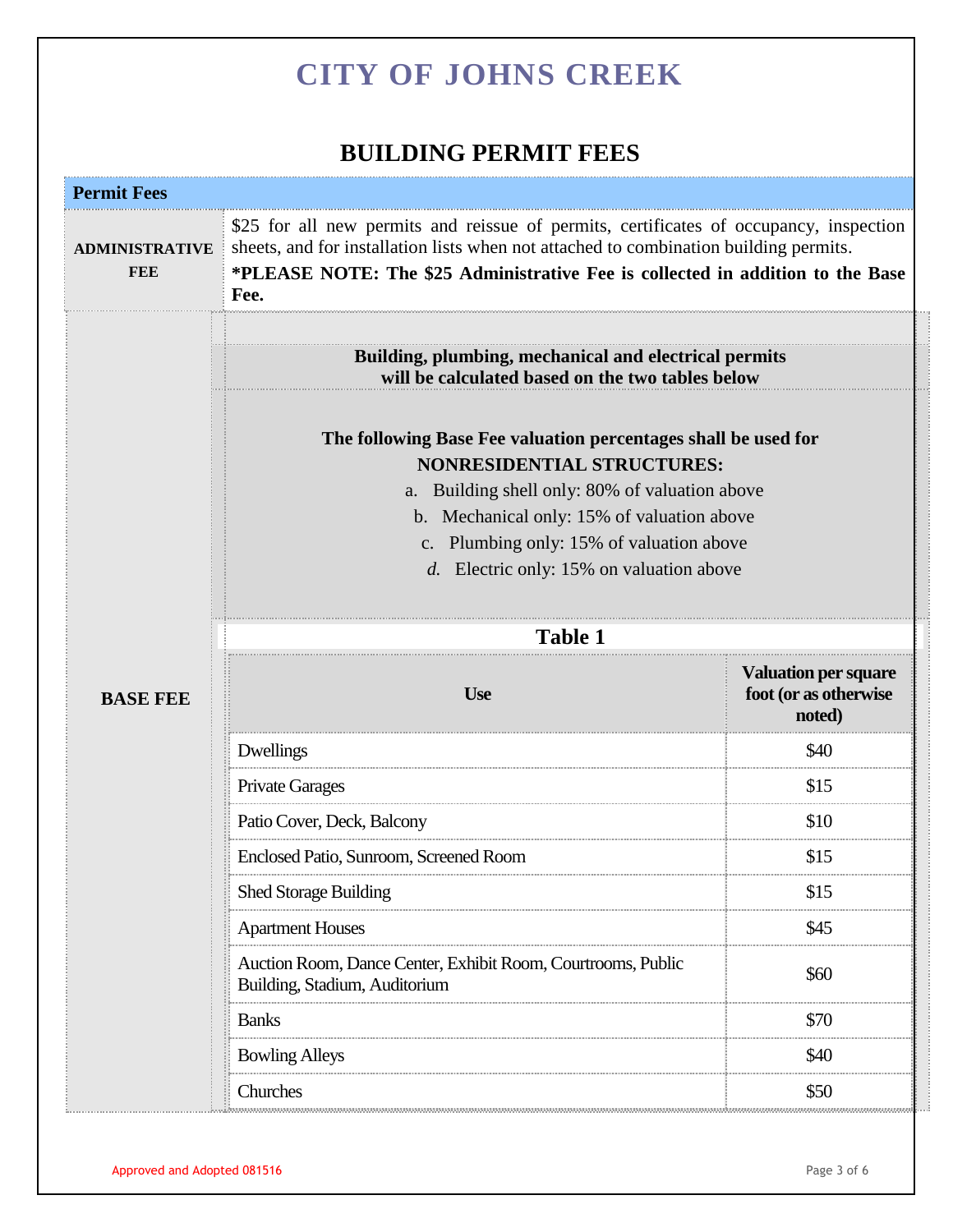| 3' to 7' in height             | \$1  |
|--------------------------------|------|
|                                |      |
| Over 7' in height              | \$2  |
| Fire Stations, Police Stations | \$50 |
| Homes for the Elderly          | \$54 |
| Hospitals                      | \$85 |
| Hotels and Motels              | \$50 |
| <b>Industrial Plants</b>       | \$30 |
| Jails                          | \$70 |
| Libraries                      | \$53 |
| Offices, Medical Offices       | \$50 |
| Pools                          | \$20 |
| <b>Public Garages</b>          | \$25 |
|                                |      |

Permit renewal after expiration, divide the remaining needed inspections by the original required inspections and apply the above percent to the valuation.

|                   | Table 2                                                                           |                                                |
|-------------------|-----------------------------------------------------------------------------------|------------------------------------------------|
|                   | <b>Permit or Fee Type</b>                                                         | <b>Fee</b>                                     |
|                   | Building or retaining wall site plan review                                       | \$100 per review                               |
| <b>OTHER FEES</b> | Inspections outside of normal business hours                                      | \$75/hour (min 2)<br>hours)                    |
|                   | Reinspection fees                                                                 | \$50/hour (min 1 hour)                         |
|                   | Inspections for which no fee is specifically indicated                            | \$50/hour (min 1 hour)                         |
|                   | Use of outside consultants or expedited plan checking and inspections,<br>or both | 150% of normal fees<br>$$1,000 \text{ min.}$ ) |
|                   | Mobile Home and Utility Set-up                                                    | 907                                            |
|                   | <b>Demolition Permit</b>                                                          | \$100                                          |
|                   | Final Certificate of Occupancy – Commercial Only                                  |                                                |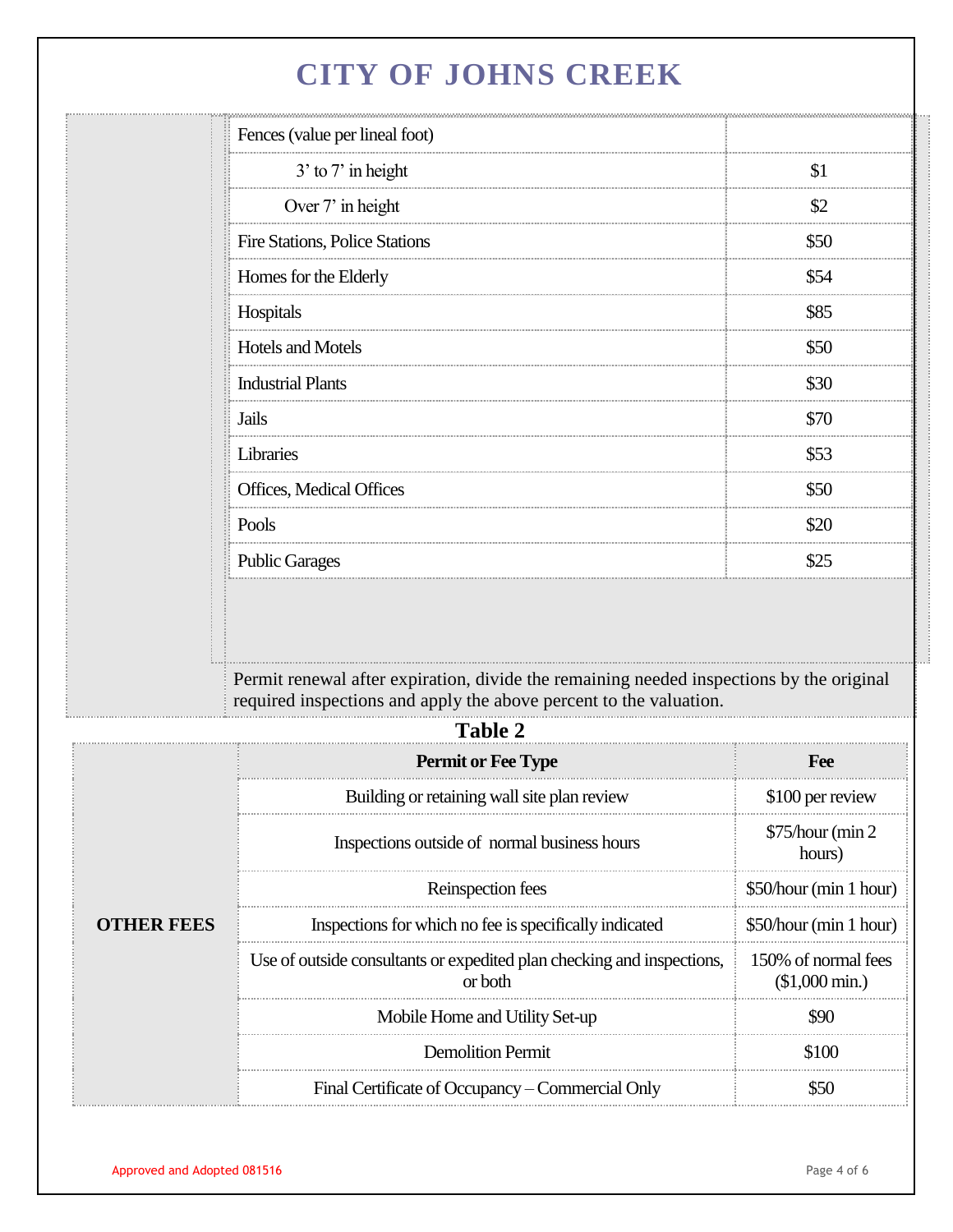| Architectural Plan Review Fee                                                                         | 25% of Base Fee |
|-------------------------------------------------------------------------------------------------------|-----------------|
| 30-day temporary, conditional and partial certificate of occupancy<br>AND for each 30-day extension   | 70 V            |
| Building Permit Re-submittal review (assessed for the second<br>and subsequent re-submittal of plans) | 32OO            |
| Public Protection Access Equipment Fee for gated<br>developments                                      |                 |

### **LAND DEVELOPMENT FEE SCHEDULE**

| <b>Review Fees</b>                                 |                                                                                                                                                            |                                                                                                                              |  |
|----------------------------------------------------|------------------------------------------------------------------------------------------------------------------------------------------------------------|------------------------------------------------------------------------------------------------------------------------------|--|
|                                                    | Use                                                                                                                                                        | <b>Cost Per Unit</b>                                                                                                         |  |
| <b>CONCEPT PLANS</b>                               | <b>Residential</b>                                                                                                                                         | \$350 plus \$5 per lot                                                                                                       |  |
|                                                    | <b>Commercial</b>                                                                                                                                          | \$350 plus \$5 per acre                                                                                                      |  |
|                                                    | Use                                                                                                                                                        | <b>Cost Per Unit</b>                                                                                                         |  |
| <b>LAND</b><br><b>DISTURBANCE</b><br><b>PERMIT</b> | <b>Residential</b>                                                                                                                                         | \$350 plus \$20 per lot<br>Additional review fee of \$200 assessed for<br>the second and subsequent re-submittal of<br>plans |  |
|                                                    | Commercial                                                                                                                                                 | \$350 plus 20 per acre<br>Additional review fee of \$200 assessed for<br>the second and subsequent re-submittal of<br>plans  |  |
| <b>FINAL PLAT</b>                                  | \$350 plus \$5 per lot                                                                                                                                     |                                                                                                                              |  |
| <b>MINOR</b><br><b>SUBDIVISION</b>                 | \$350                                                                                                                                                      |                                                                                                                              |  |
| <b>MINOR LAND</b><br><b>DISTURBANCE</b><br>PERMIT  | \$250, when land disturbance is less than 5000 SF                                                                                                          |                                                                                                                              |  |
| <b>Permit Fees</b>                                 | (Use Permit Calculation Form for cost per unit based on yearly contract prices or city<br>contracts to determine valuation of infrastructure improvements) |                                                                                                                              |  |
|                                                    | <b>Record Management Fees</b>                                                                                                                              | <b>Cost Per Unit</b>                                                                                                         |  |
|                                                    | Standard Plan Sheet(s)                                                                                                                                     | \$2 per sheet                                                                                                                |  |
|                                                    | $8.5$ " x 11" sheet(s)                                                                                                                                     | \$0.25 per sheet                                                                                                             |  |
|                                                    | Administration                                                                                                                                             | \$25                                                                                                                         |  |
|                                                    | <b>Fees for Land Disturbance Permits</b>                                                                                                                   |                                                                                                                              |  |
|                                                    | Valuation<br>Fee                                                                                                                                           |                                                                                                                              |  |